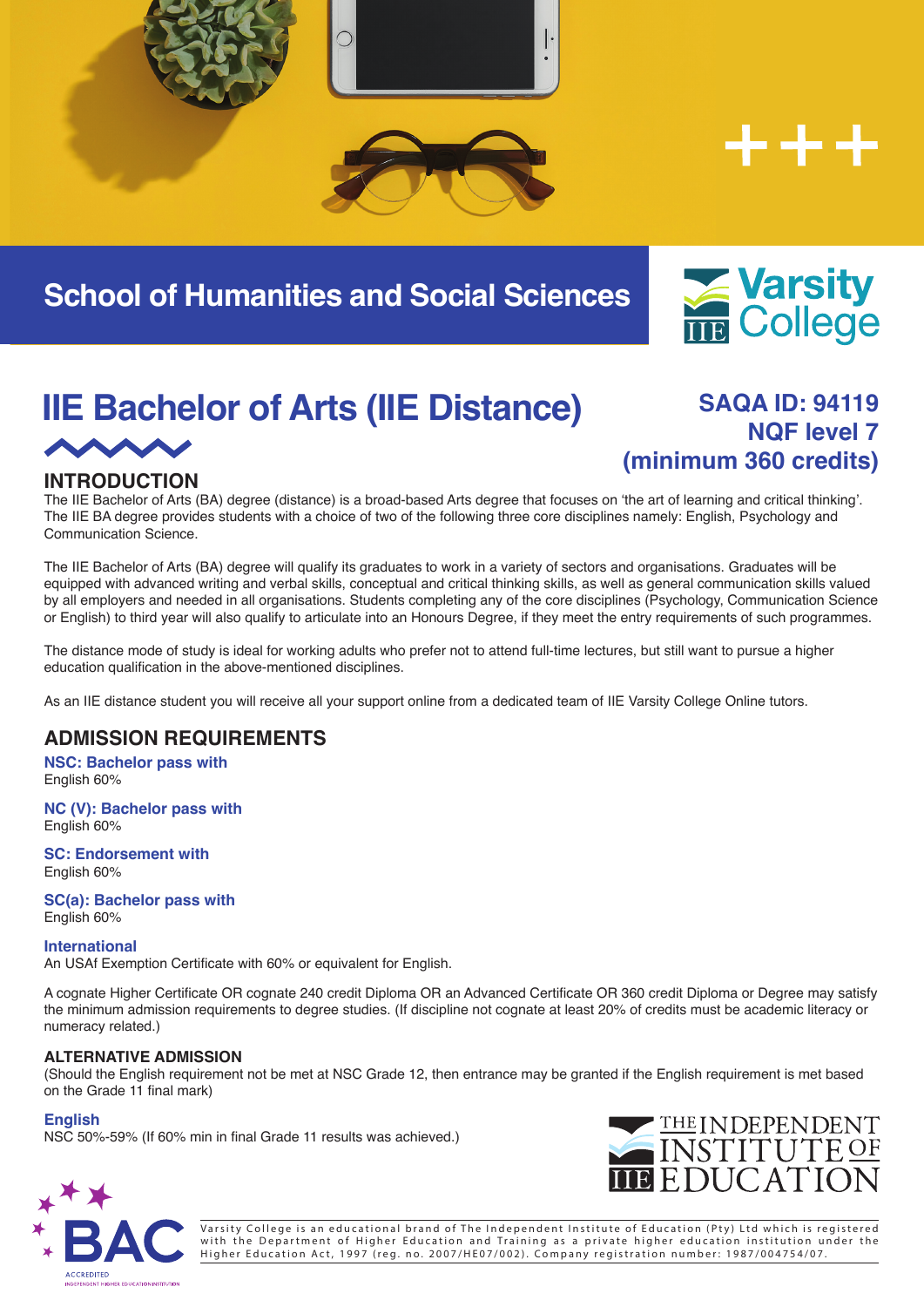

## **CURRICULUM**

| 1st Year                                                                 | <b>NQF</b><br><b>Level</b> | <b>Credit</b><br>Value | <b>Semester</b> | <b>English and</b><br><b>Communication</b><br><b>Science</b> | <b>English and</b><br><b>Psychology</b> | <b>Communication</b><br><b>Science and</b><br><b>Psychology</b> |
|--------------------------------------------------------------------------|----------------------------|------------------------|-----------------|--------------------------------------------------------------|-----------------------------------------|-----------------------------------------------------------------|
| <b>ENGL5121</b> English 1A: Introduction to English Studies              | 5                          | 15                     | $\overline{2}$  | Υ                                                            | Y                                       | Y                                                               |
| <b>COSC5121</b> Communication Science 1A: Interpersonal<br>Communication | 5                          | 15                     | 2               | Υ                                                            | Υ                                       | Y                                                               |
| 2nd Year                                                                 | <b>NQF</b><br><b>Level</b> | <b>Credit</b><br>Value | <b>Semester</b> | <b>English and</b><br><b>Communication</b><br><b>Science</b> | <b>English and</b><br><b>Psychology</b> | <b>Communication</b><br><b>Science and</b><br><b>Psychology</b> |
| <b>PSYC5121</b> Psychology 1A: Introduction to Psychology                | 5                          | 15                     | $\mathbf{1}$    | Y                                                            | Y                                       | Y                                                               |
| SOCI5121 Sociology 1A                                                    | 5                          | 15                     | $\mathbf{1}$    | Υ                                                            | Y                                       | Y                                                               |
| <b>COSC5132</b> Communication Science 1B: Intercultural<br>Communication | 5                          | 15                     | 2               | Υ                                                            | Υ                                       | Y                                                               |
| PSYC5122 Psychology 1B: Introduction to Psychology                       | 5                          | 15                     | 2               | Y                                                            | Y                                       | Y                                                               |
| SOCI5122 Sociology 1B                                                    | 5                          | 15                     | $\overline{2}$  | Y                                                            | Y                                       | Y                                                               |
| <b>ENGL6122</b> English 1B: Introduction to English Studies              | 6                          | 15                     | $\overline{2}$  | Y                                                            | Y                                       | Y                                                               |
| <b>3rd Year</b>                                                          | <b>NQF</b><br>Level        | <b>Credit</b><br>Value | <b>Semester</b> | <b>English and</b><br><b>Communication</b><br><b>Science</b> | <b>English and</b><br><b>Psychology</b> | <b>Communication</b><br><b>Science and</b><br><b>Psychology</b> |
| ENGL6221 English 2A: South African Literature                            | 6                          | 15                     | 1               | Y                                                            | Y                                       |                                                                 |
| COSC6231 Communication Science 2A: Organisational<br>Communication       | 6                          | 15                     | 1               | Υ                                                            |                                         | Υ                                                               |
| PSYC6221 Psychology 2A: Social Psychology                                | 6                          | 15                     | $\mathbf{1}$    |                                                              | Y                                       | Y                                                               |
| JRNS6221 Journalism 1                                                    | 6                          | 15                     | $\mathbf{1}$    | Y                                                            | Y                                       | Y                                                               |
| <b>MELE6221 Media Law and Ethics</b>                                     | 6                          | 15                     | $\mathbf{1}$    | Y                                                            | Y                                       | Y                                                               |
| <b>ENGL6222</b> English 2B: Postcolonialism                              | 6                          | 15                     | $\overline{2}$  | Y                                                            | Y                                       |                                                                 |
| <b>COSC6222</b> Communication Science 2B: Persuasive<br>Communication    | 6                          | 15                     | 2               | Y                                                            |                                         | Y                                                               |
| PSYC6222 Psychology 2B: Developmental Psychology                         | 6                          | 15                     | $\overline{2}$  |                                                              | Y                                       | Y                                                               |
| PSYC6224 Psychology 2C: Personality Psychology                           | 6                          | 15                     | 2               |                                                              | Y                                       | Y                                                               |
| <b>MEST6222 Media Studies 1</b>                                          | 6                          | 15                     | 2               | Y                                                            | Y                                       | Y                                                               |
| <b>NCTE6222 New Communication Technology</b>                             | 6                          | 15                     | $\overline{2}$  | Y                                                            |                                         |                                                                 |





Varsity College is an educational brand of The Independent Institute of Education (Pty) Ltd which is registered with the Department of Higher Education and Training as a private higher education institution under the Higher Education Act, 1997 (reg. no. 2007/HE07/002). Company registration number: 1987/004754/07.